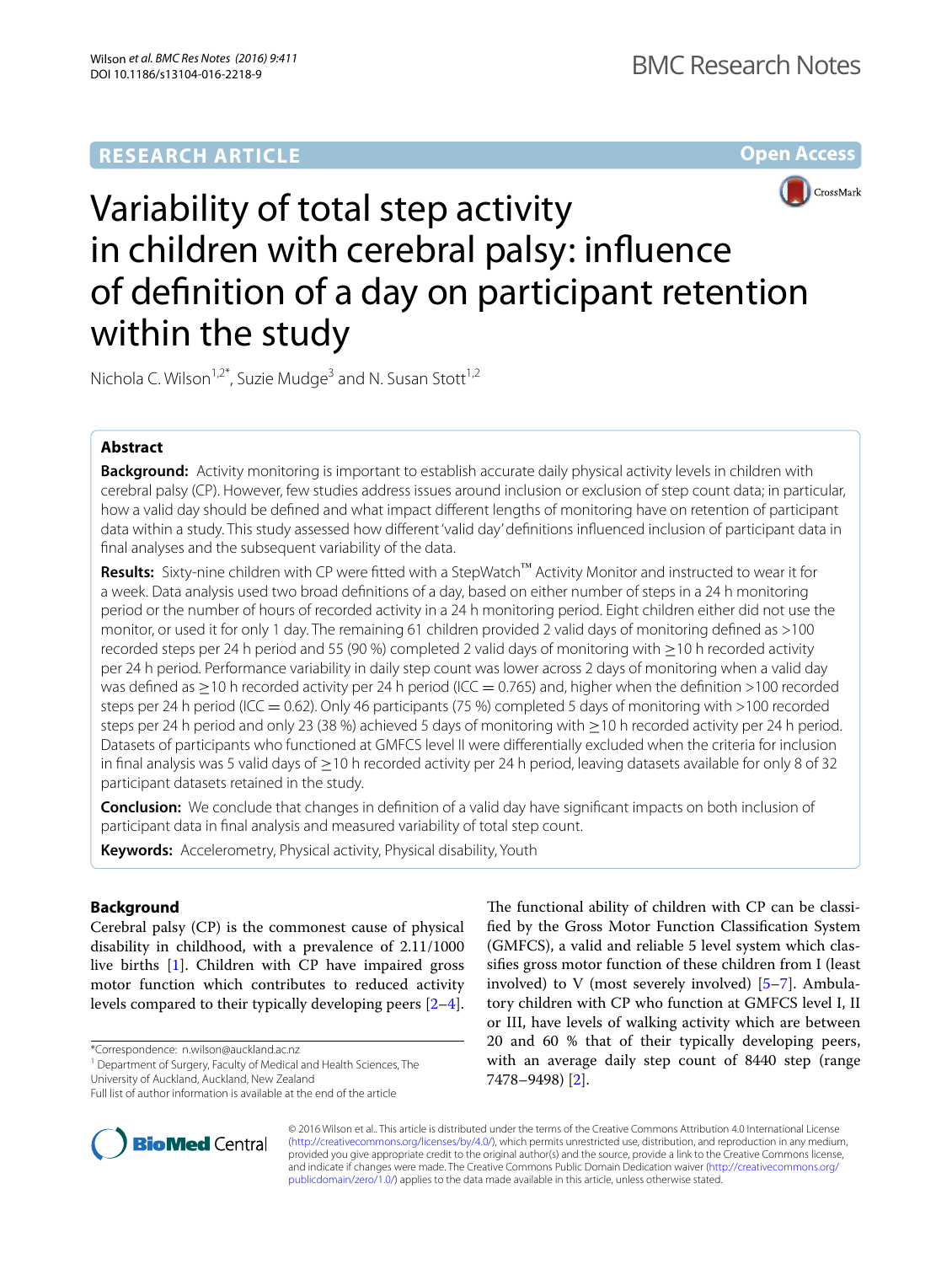Physical activity in childhood is increasingly being recognised as important for children with CP to maintain opti-mum health throughout their lifespan [[3](#page-7-5), [8](#page-7-6)[–11\]](#page-7-7). Therefore, there is increased interest in using activity monitors in these children to understand how different interventions in the lower limb might impact on intensity and amount of walking activity in the community. Accelerometers are the device of choice in the neurologic population because they are more reliable for step detection than pedometers and can capture a wider range of information, including duration of activity, step rate and intensity of activity [[12](#page-7-8)]. The StepWatch™ Activity Monitor is one such device and is a sealed waterproof, microprocessor controlled device that uses a combination of acceleration, position and timing to detect steps. To date, the StepWatch™ Activity Monitor has been used to quantitate daily activity levels in children with CP and adults with neurological disorders, to assess activity related change after an intervention, [\[13\]](#page-7-9) and as an outcome measure in small clinical trials [[14](#page-7-10)].

The reported accuracy of step detection by the Step Watch™ Activity Monitor is 99 % when compared to 'manual counting' in both non-disabled adults [[15](#page-7-11)] and children with CP [[2\]](#page-7-1). This accuracy includes both indoor settings and controlled outdoor settings [[15\]](#page-7-11). Further, the Step Watch™ Activity Monitor has been shown to be more accurate than other accelerometers in the detection of steps in the presence of a slow or shuffling gait or rollator use  $[16–18]$  $[16–18]$  $[16–18]$  $[16–18]$ . As such, the Step Watch<sup>™</sup> Activity Monitor is regarded as one of the most accurate accelerometers in the neurologic population and has been used as a criterion standard against which other monitors are compared [[19\]](#page-7-14). However, the majority of studies test the variability in measurement of step activity in a researcher controlled environment and in comparison with a gold standard. Any variation in step detection can then be attributed to the device, not the participant.

In the free-living natural environment, variability in step activity from day to day is a consequence not only of measurement error in the device but also the variation that occurs as an interaction of the person's choices and behaviour and the environment. In addition, participants may inadvertently confound data collection by removing a monitor during specific activities or putting the monitor on incorrectly for periods of time, potentially changing the sensitivity of step detection. All of these factors combined lead to what has been termed 'performance variability' in the free living environment [[20](#page-7-15)]. Researchers can generally not influence how and when the monitor is worn in the community but can influence the final dataset depending on the way they analyse the raw step activity data, which requires decisions about whether to include or exclude 24 h periods of monitoring when there appears to be very low step activity or reduced hours of activity [\[21\]](#page-7-16).

Not all studies clearly report their decision making on the inclusion/exclusion of patient data from the final analysis and others adopt differing approaches to dealing with datasets when the monitor has recorded lengthy time periods of non-activity. For example, early studies using the Step Watch defined valid data collection as when the monitor had recorded at least 8 h of clearly defined step activity over a 24  $h$  period  $[22]$  $[22]$  or when there was less than 3 h of 'inadequate' monitoring during the daytime hours of 6:00 a.m.–10:00 p.m. Inadequate monitoring was defined as wearing the monitor upside down, not wearing the monitor, or wearing the monitor incorrectly on the ankle (not in the correct plane) [\[2](#page-7-1)]. Other studies have defined a day of monitoring as 10 h of continuous recorded step activity during a 24 monitoring period [[23–](#page-7-18)[26\]](#page-7-19); however, one study included data in the analysis if more than 100 steps was recorded on the monitor during the 24 h monitoring period [\[27](#page-7-20)].

In children with CP, Ishikawa et al. have argued for extended periods of activity monitoring, with variation in length of monitoring based on GMFCS levels. The authors of that study defined an acceptable G coefficient as >0.8 (similar to an ICC of >0.8). Their reported minimum number of days to achieve a G coefficient of  $>0.8$ for total daily step count for children aged 6–14 was six for GMFCS I, five for GMFCS II and four for GMFCS III [[28\]](#page-7-21). However, such prolonged periods of monitoring have the potential to adversely affect subject compliance in a study, particularly in the disabled population.

We are interested in developing a study to look at activity monitoring as a primary end-point after surgical intervention in children with CP. The primary goal of this study was therefore to determine how different definitions of valid data collection over a 24 h period influenced the exclusion of participant data from study analysis and whether any bias would be introduced into the results by changing definitions of a valid day. A secondary goal was to determine the performance variability of measures of total step count over a 2 day period of monitoring in the free living environment, using the two common definitions of a valid day present in the literature.

## **Methods**

## **Participants**

The data for this study were collected as part of two studies, both approved by the Northern X Regional Ethics Committee and the ADHB Research Office and conducted over a period of 3.5 years. Inclusion criteria were children with CP, GMFCS levels I to III and ages 6–18 years, who were attending our service for clinically indicated 3-D gait analysis. Exclusion criteria were significant illnesses (such as major cardiac or respiratory disorders), injury or surgery within the last 6 months that may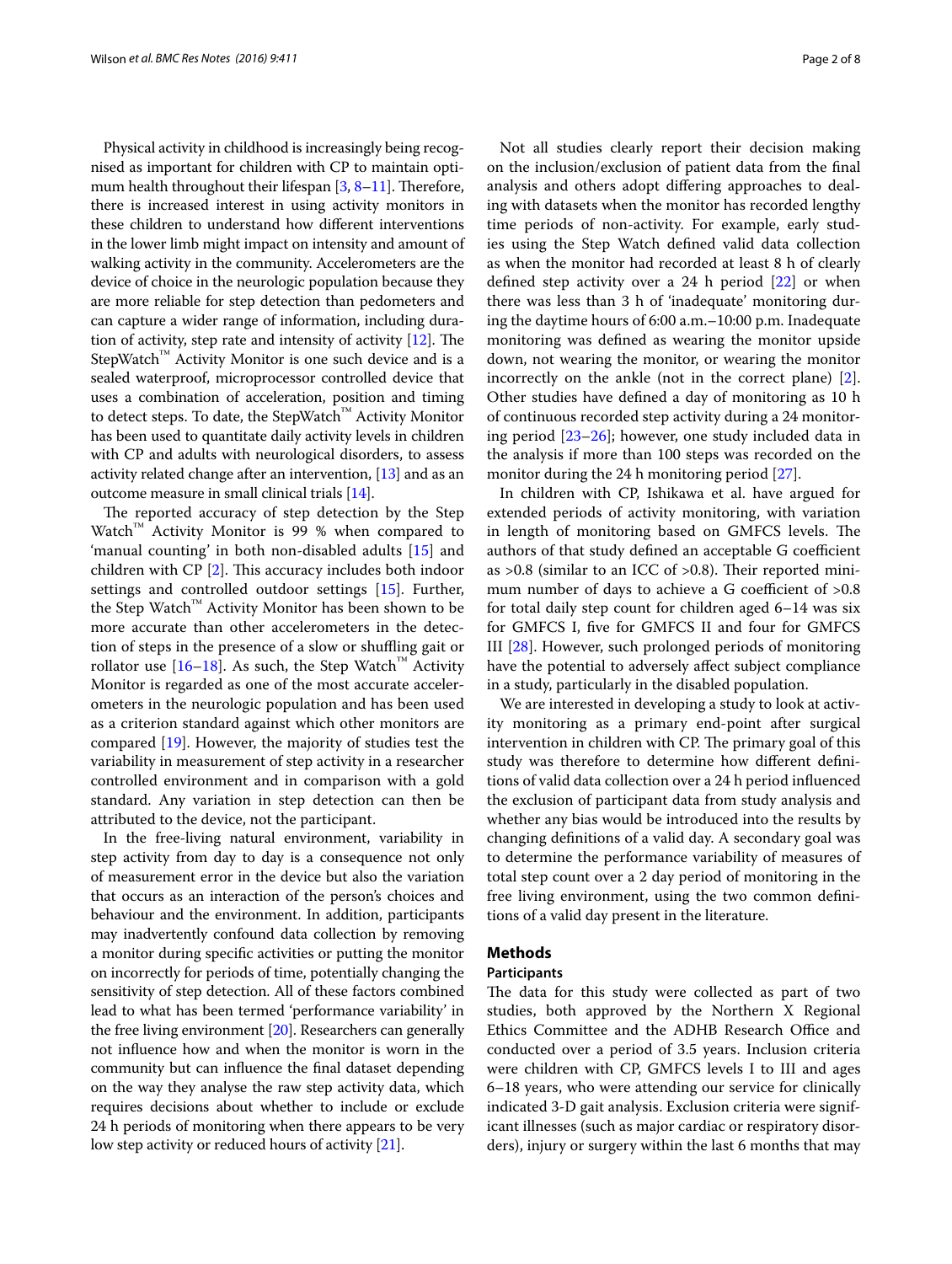impact usual activity levels in the community or planned treatment following 3-DGA that precluded wearing of the monitor for a week.

The children were recruited when they attended a hospital clinic for their 3-DGA assessment. Written consent was obtained from each child's parent or guardian and assent from the child.

A Step Watch™ Activity Monitor (Orthocare Innovations, Mountlake Terrace, WA, USA) was fitted to the less impaired lower limb using the strap according to manufacturer's instructions. The monitor was then calibrated in clinic to each participant's walking pattern. An accuracy check was performed by asking the child to walk at varying speeds in the clinic and manually correlating the triggered flashes from the internal LED light to the steps taken. Monitor calibration accuracy was established to manual counting and was achieved when greater than 95 % for all participants. All participants were given verbal and written instructions to wear the monitor for a continuous 7 day period, removing it only for sleeping, swimming, bathing and showering. Data from the monitors were downloaded after being returned to the principal investigator by mail. Data collection occurred during the year, with exclusion of school holidays.

#### **Data analysis**

Previous work using the StepWatch™ Activity Monitor has found that both typically developing children and children with CP have lower and more varied activity levels on weekend days, possibly as the result of a less structured environment [\[22,](#page-7-17) [29](#page-7-22)]. We thus chose to analyse data only for the 5 week-days collected during the seven consecutive days of monitoring. The StepWatch™ Activity Monitor captures step activity of a single leg, so the step counts were doubled to obtain the overall step count.

In the first part of the data analysis, we applied increasingly stringent definitions of a valid day to the patient datasets and determined the number of participant datasets consequently excluded from the final analysis. These criteria were based on either a required minimum number of recorded steps in a 24 h monitoring period (starting at >100 steps and then 1000 steps, increased in 1000 step increments) or a minimum number of hours of recorded activity in a 24 h monitoring period (increased in intervals of 30 min).

In the second part of the data analysis, we assessed the performance variability of measures of total step count in the free living natural environment. To assess how different definitions of a 'valid day' affected performance variability, we used two definitions commonly found in the literature to determine inclusion or exclusion of data from analysis:

- 1. When the monitor had recorded at least 100 steps over a 24 h period of monitoring
- 2. When the monitor had recorded at least 10 h of activity with less than 2 h of no recorded activity over a 24 h period of monitoring

Bland and Altman analyses were used to quantitate the performance variability between day one and day two [[30\]](#page-7-23). Intra-class correlation coefficients (ICC) were also calculated with IBM SPSS Statistics Version 21 (SPSS Inc., Chicago, IL) utilising the two-way random, absolute agreement model to determine the variability of measures of total step count between day one and day two, using the two above definitions for a valid day.

### **Results**

Table [1](#page-3-0) presents the demographic data for all participants ( $n = 69$ ) including gender, GMFCS level and sidedness of CP. The participant inclusions and exclusions that resulted from variations in (i) the definition of a 'valid day' and (ii) the number of valid days of consecutive monitoring required for final data analysis are shown in Fig. [1.](#page-4-0) Seven of the initially recruited 69 children had no recorded activity data and were excluded from the study. The reasons for the lack of recorded data were: no longer wanted to wear the monitor after enrolment in the study (n = 2), the monitor was lost (n = 4); and not wanting to repeat the assessment when no recorded activity was found on the returned monitor (presumed to have been worn upside down;  $n = 1$ ). Of the remaining 62 participants with Step Watch data, one participant had only 1 day of recorded activity. For the remaining 61 participants, all had 2 or more days with >100 recorded steps in a 24 h period but only 55 participants had 2 or more valid days with  $\geq$ 10 h in a 24 h period.

Figure [2](#page-4-1)a, b show the percentage of participant datasets retained in the study analysis as the requirements for data inclusion are changed. If  $\geq$ 600 min of recorded activity per 24 h period (with no less than 2 consecutive hours of no recorded activity) is defined as a valid day and the required number of valid days is only either 2 or  $3 \times 24$  h periods, then 55 (90 %) and 47 (77 %) of the participant datasets are eligible for inclusion in the final analysis (Fig. [2](#page-4-1)a). However, if the same criterion for dataset inclusion is applied and the required number of valid days is extended up to  $5 \times 24$  h periods, then only 23 (38 %) of the participant datasets meet the criteria for inclusion in the final analysis. If the required length of recorded activity is extended up to  $\geq$ 720 min of recorded activity per 24 h period (with no less than 2 consecutive hours of no recorded activity), then the numbers of participants who achieved this wear time for 2 or 3  $\times$  24 h periods over the week decreases to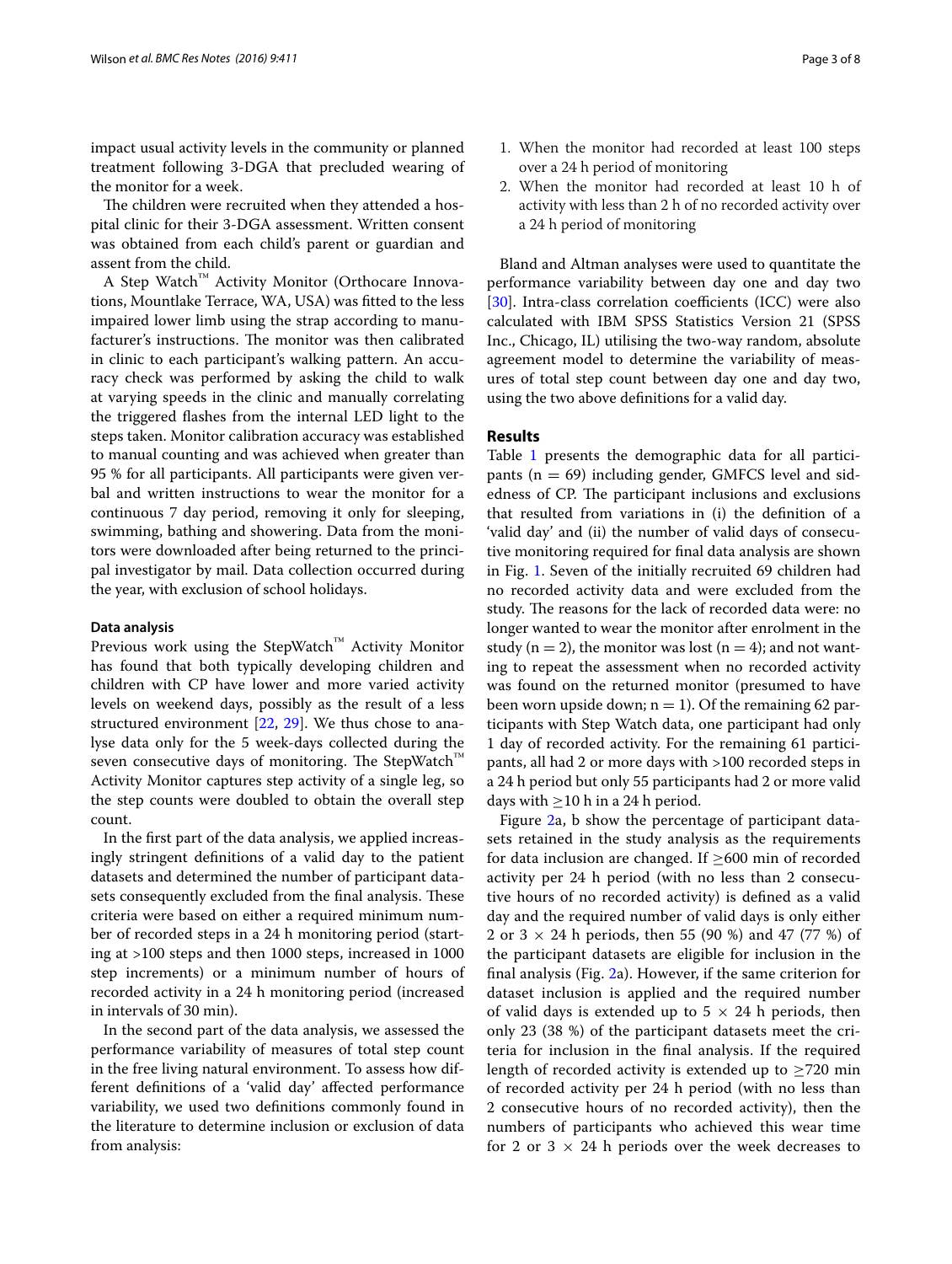| Number of partici-  | All participants        | All participants               | Valid day defined as >100 steps recorded activity over 24 h        |                                 |                            | Valid day defined as $\geq$ 10 h of recorded activity per 24 h     |                                 |                            |
|---------------------|-------------------------|--------------------------------|--------------------------------------------------------------------|---------------------------------|----------------------------|--------------------------------------------------------------------|---------------------------------|----------------------------|
| pants               | recruited into<br>study | with recorded<br>activity data | period (number of participants with valid days of monitor-<br>ing) |                                 |                            | period (number of participants with valid days of monitor-<br>ing) |                                 |                            |
|                     | $(n = 69)$              | $(n = 62)$                     | 2 or more valid days<br>$(n = 61)$                                 | 2 to 4 valid days<br>$(n = 15)$ | 5 valid days<br>$(n = 46)$ | 2 or more valid days<br>$(n = 55)$                                 | 2 to 4 valid days<br>$(n = 32)$ | 5 valid days<br>$(n = 23)$ |
| ge in years         |                         |                                |                                                                    |                                 |                            |                                                                    |                                 | $\approx$                  |
| Aedian (range)      | $(6 - 18)$              | $(6 - 16)$                     | $(6 - 16)$                                                         | $(6 - 16)$                      | $(6 - 16)$                 | $(6 - 16)$                                                         | $(6 - 16)$                      | $(7 - 13)$                 |
| Aale:female         | 33:36                   | 31:31                          | 31:30                                                              | œ.                              | 24:22                      | 29:26                                                              | 17:5                            | 12:11                      |
| <b>GMFCS HIH</b>    | 27; 37; 10              | 19; 35; 8                      | 18; 35; 8                                                          | 7:7:1                           | 1:28;7                     | 16; 32; 7                                                          | 6; 24; 2                        | 10; 8; 5                   |
| ilateral:unilateral | 38:31                   | 36:26                          | 36:25                                                              |                                 | 29:17                      | 32:23                                                              | 20:12                           | $\frac{1}{2}$              |

<span id="page-3-0"></span>

| j |  |
|---|--|
|   |  |
|   |  |
|   |  |
|   |  |
|   |  |
| ï |  |
|   |  |
| : |  |
| ı |  |
|   |  |
|   |  |
|   |  |
|   |  |
|   |  |
|   |  |
|   |  |
|   |  |
|   |  |
|   |  |
|   |  |
|   |  |
|   |  |
|   |  |
| i |  |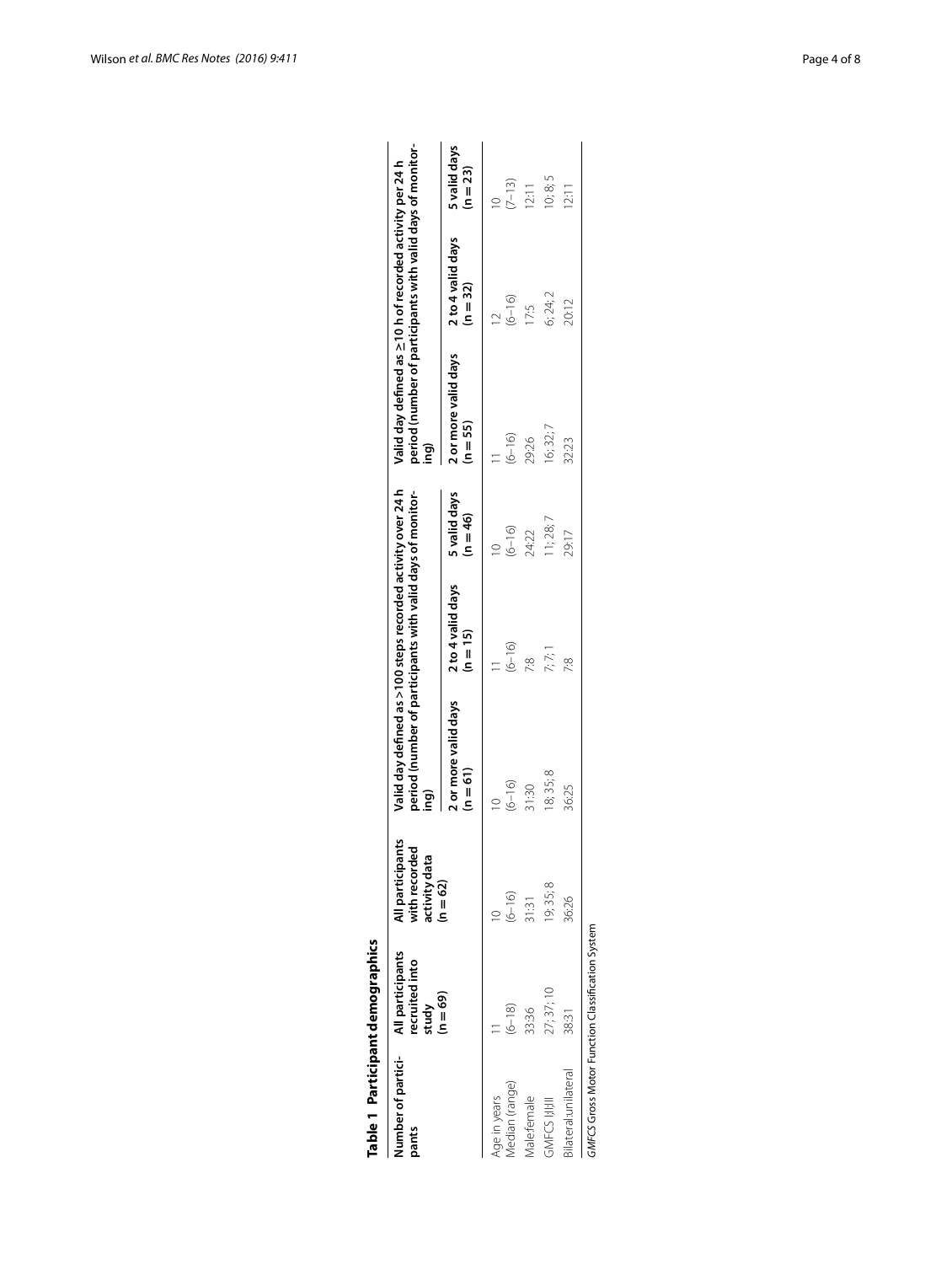

<span id="page-4-0"></span>

<span id="page-4-1"></span>37 (61 %) and 24 (39 %) respectively. Conversely if the required wear time is reduced to 480 min (8 h) per 24 h period and the total wear period is either 2 or  $3 \times 24$  h periods, then 59 (97 %) and 55 (90 %) participant datasets will meet criteria for inclusion.

If the criterion for dataset inclusion in the final analysis was the number of recorded steps per 24 h period, then only a small number of participant datasets are excluded when the number of steps required per 24 h period is >100 steps. The number of participants who achieved this wear time for 2 or  $3 \times 24$  h periods over the week are 61 (100 %) and 59 (97 %) respectively. Increasing the required wear period to  $5 \times 24$  h periods, reduces the number of participant datasets meeting the criteria for inclusion in the final analysis to 46 (75 %). If the required number of recorded steps is increased to >1000 steps over a 24 h period, then the number of participants who achieved this wear time for 2 or  $3 \times 24$  h periods over the week are not too dissimilar at 61 (100 %) and 57 (95 %) respectively. However, there was a progressive loss of participant datasets from the analysis as the number of steps per 24 h period increase above 3000 steps (Fig. [2b](#page-4-1)).

The demographics of the retained participants, including age, gender balance and sidedness of CP did not change significantly between 2 days and 5 valid days of monitoring for either 'day' definition, suggesting that changes in length of monitoring and 'valid day' definitions did not differentially affect retention of subgroups participants within the final analysis. However, the more stringent criteria for definition of a day of  $\geq$ 10 h of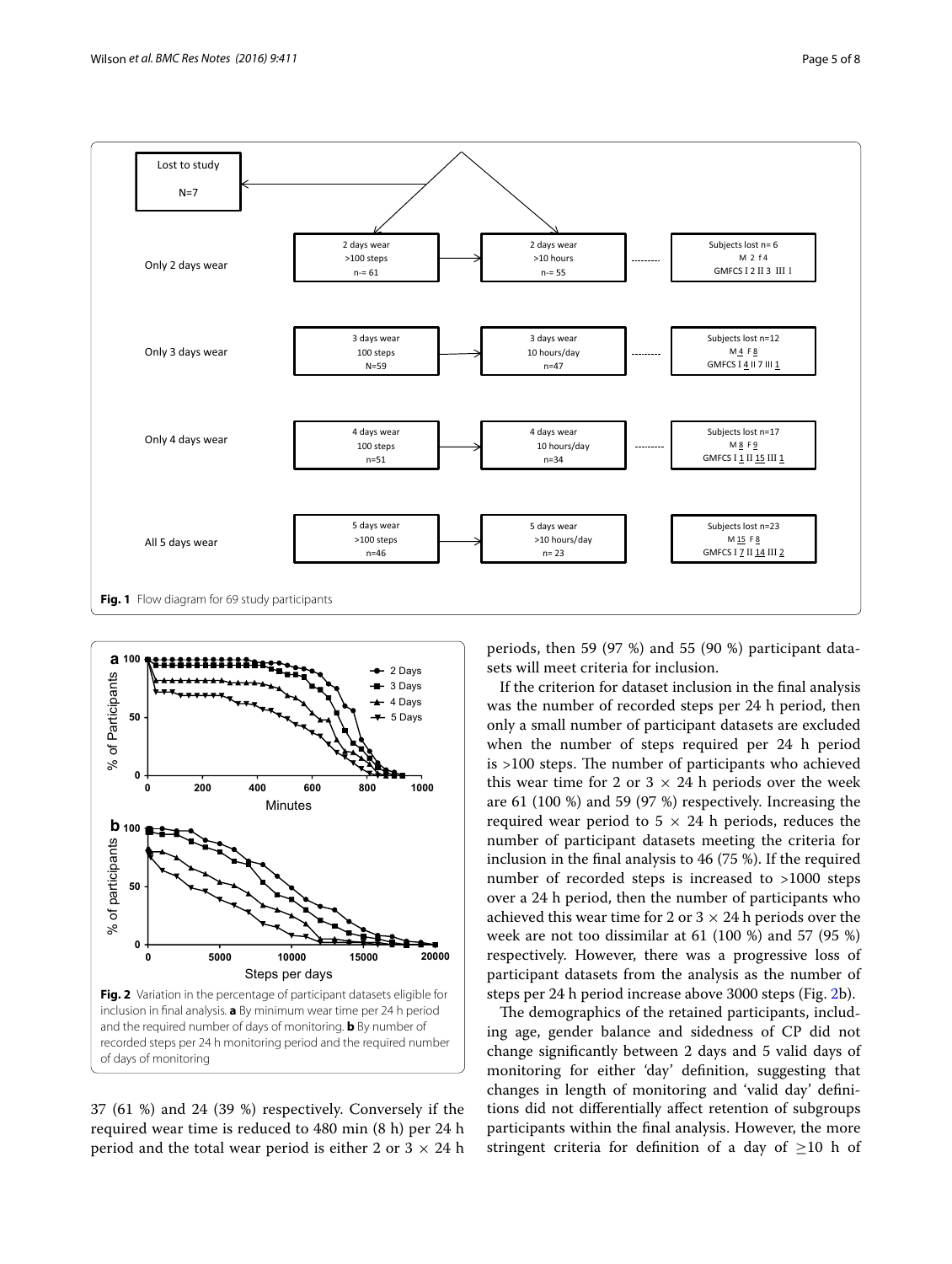recorded activity/24 h period led to a significant loss of children who functioned at GMFCS level II with a drop from 32 to 8 participants (75 % decrease), between 2 and 5 valid days of monitoring. This was significantly different from the retention of participants who functioned at GMFCS level II when the definition of a 'valid day' was >100 recorded steps over a 24 h period, with 28 of 35 participants being retained in the study (20 % decrease)  $(p < 0.012,$  Fisher's exact test).

Overall, there was less variability in measurements of total step count between day one and day two when a valid day was described as  $\geq$ 10 h recorded activity per 24 h period. Using this criterion for a valid day of monitoring, the ICC was 0.765 and the 95 % limits of agreement between the measures for 2 valid days were −6154 steps to 4797 steps, with a bias between day one and day two of −673 steps. Conversely, measurements of total step count between day one and day two were more variable when a valid day was described as >100 steps per 24 h period. Then the ICC was 0.62 and the 95 % limits of agreement between total step count for day one and day two were wider at −9055 steps to 5782 steps, with a bias between day one and day two of 1636 steps. These data are shown graphically in Fig. [3a](#page-5-0), b. Table [2](#page-6-0) shows the results of the Spearman Brown prophecy and the number of days of activity monitoring predicted to achieve ICCs of 0.7, 0.8 and 0.9 respectively.

<span id="page-5-0"></span>

## **Discussion**

The StepWatch™ Activity Monitor is widely used for assessing activity levels in a number of different populations, with total step count being the most frequently reported outcome. Monitoring is often for extended periods to capture different types of activity; however longer periods of monitoring also place increasing burden on the participants. In this study, using a convenience sample of children with CP, we found that many children do not achieve 5 full days of monitoring, regardless of how a valid day is defined. However, changes in the definition of a valid day made substantive differences to the number of participant datasets that were either retained or excluded from the final analysis. A low stringency criterion (>100 recorded steps/24 h period) led to retention of more participant datasets across all lengths of monitoring but had lower ICCs and more variability in step count between day one and day two. When a valid 'day' was defined as  $\geq$ 10 h recorded step activity within a 24 h monitoring period, 2 complete days of monitoring led to an ICC of 0.765 and less variability in total step count measures. However, extending the numbers of valid days required to five consecutive days of  $\geq$ 10 h activity monitoring per 24 h period, led to a 50 % drop in the numbers of participants with valid data-sets, with a disproportionate number of children functioning at GMFCS II level excluded from the analysis.

Our finding that many participants did not achieve 5 valid days of monitor recorded activity is not restricted to children with disabilities. In a large field-based, longitudinal study, Mattocks et al. required 7159 children aged 11 years wear an Actigraph monitor for seven days; however, 36 % wore the monitor for a valid 7 days and 56 % wore it for between 3 and 6 valid days [\[31](#page-7-24)]. Whether incomplete accelerometer data is included in, or excluded from, the final analysis has some potential to increase bias, as it likely reflects differences in how sub-groups of participants comply with study requirements. For example, Toftager et al. found that as the non-wear time of the monitor became shorter, more overweight and older adolescents were excluded [[32\]](#page-7-25). In our study, children with CP, GMFCS level II were significantly more likely to be excluded as the criteria for study inclusion became more stringent. Children with CP GMFCS level II walk without walking aides, although have difficulty with stairs and activities on uneven ground. We are not certain why this group of children were differentially excluded but it is well known that children with CP can have associated behavioural and cognitive impairments as well as other medical conditions. These would potentially impact on study compliance [[33](#page-7-26)]. This participant information was not available to this study but is worthy of further investigation.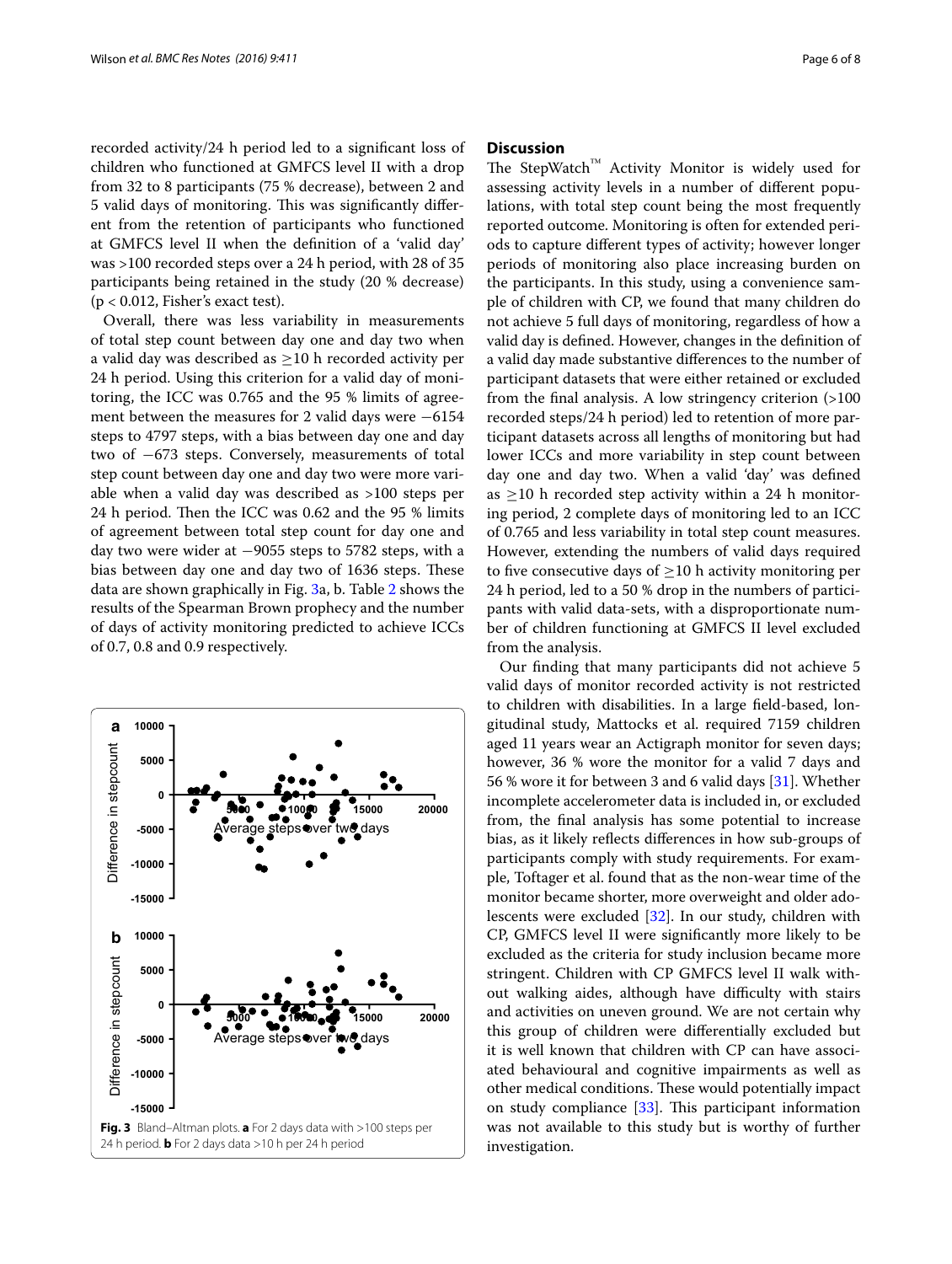|                            | Number of<br>children | Variability of 2 days<br>of monitoring (ICC) | Predicted number of days of monitoring<br>required to achieve an ICC of |          |          |
|----------------------------|-----------------------|----------------------------------------------|-------------------------------------------------------------------------|----------|----------|
|                            |                       |                                              | 0.7                                                                     | 0.8      | 0.9      |
| >100 steps per 24 h period | 61                    | 0.620                                        | 2.8 days                                                                | 4.9 days | 11 days  |
| $>$ 10 h per 24 h period   | 55                    | 0.765                                        | l .4 davs                                                               | 2.5 days | 5.5 days |

<span id="page-6-0"></span>**Table 2 Performance variability of activity monitoring in the free living environment**

*ICC* intra class correlation coefficient

We found in this study that monitoring for 2 consecutive days at  $\geq$ 10 h per 24 h period, produced ICCs of 0.765, with the Spearman Brown prophecy predicting that 2.5 days of monitoring would be required to achieve an ICC of 0.8. A lower stringency criterion for dataset inclusion led to lower ICCs of 0.62. This finding is consistent with work by Rich et al. 2013 [\[34](#page-7-27)], who suggested that data from children with 2 days lasting >10 h of accelerometer monitoring is sufficient for monitoring in the typically developing population, achieving a reliability co-efficient of >0.8 calculated from the Spearman–Brown formula. In their study, shorter periods of monitoring per day (<10 h) necessitated more days of monitoring to achieve the same ICC. Addition of a weekend day did not alter the ICCs and was deemed not necessary.

Despite the ICC of 0.765 for the more stringent definition of a valid day, Bland–Altman analysis identified significant performance variability over 2 days with 95 % of repeated observations of total step counts expected to be within −6154 to 4797 steps of the first measure. The mean daily step count for those 55 participants was only 9870 steps, meaning that a very substantive change in daily total step count would be needed to prove efficacy of an intervention in a randomised trial. In practical terms, positive changes of less than this amount would be blurred by the background variability. It is thus unlikely that total step count would be a useful measure in a small study due to its variability, influenced by both personal and environmental factors.

Bland–Altman analyses do not determine the cause of variation or determine which measure is more accurate. The variability detected in total step count on a daily basis is likely a consequence of variation within participant activity levels over the school week coupled with missing data due to monitor misplacement or monitor removal and some degree of variation in sensitivity of step detection within the measurement device. A large study of 209 children with CP by Ishikawa et al. suggested that between a third and a half of the variance in total step count recorded by the StepWatch™ Activity Monitor was related to the participant's functional ability and another third to half due to unquantifiable factors [\[28](#page-7-21)]. Only a small percentage of the variation was attributable to the day of measurement. This raises the question as to whether an ICC of 0.8 should be the goal and whether it is better to include all days with recorded activity and accept the wide variation from day or day or include only those datasets with longer periods of activity monitoring. The decision on this will likely vary, depending on the goal of the study but needs to be explicit in the study design. Certainly our data suggests that, as the stringency of the criterion for dataset inclusion increases, the more difficult it becomes to achieve complete datasets for all participants.

There were several limitations to this study. First there were only a small number of participants in the study, which may limit the generalizability of the results. Second, activity levels could have been underreported for several reasons, e.g. the monitor could not be worn when swimming and therefore may underreport physical activity as swimming has been found to be a frequent leisure physical activity for adolescents with CP [[3\]](#page-7-5). Further, school-aged children in our country often remove footwear within the classroom so it is possible that the monitor was removed at intervals during the day, leading to under-counting of physical activity.

## **Conclusions**

In conclusion, how a 'valid day' is defined has significant impact on the size of the sample and which individual datasets are retained within the study analysis. Researchers need to balance the variability of the data collected by the StepWatch™ Activity Monitor against the burden to participants and the need to retain sufficient participants within a research study to achieve an adequate sample size. The variability in total step count from day to day is also significant in this group of children and makes it difficult to use the StepWatch™ Activity Monitor as a primary outcome measure in a small intervention trial. Researchers need to consider this variability to ensure the design of appropriately powered research studies.